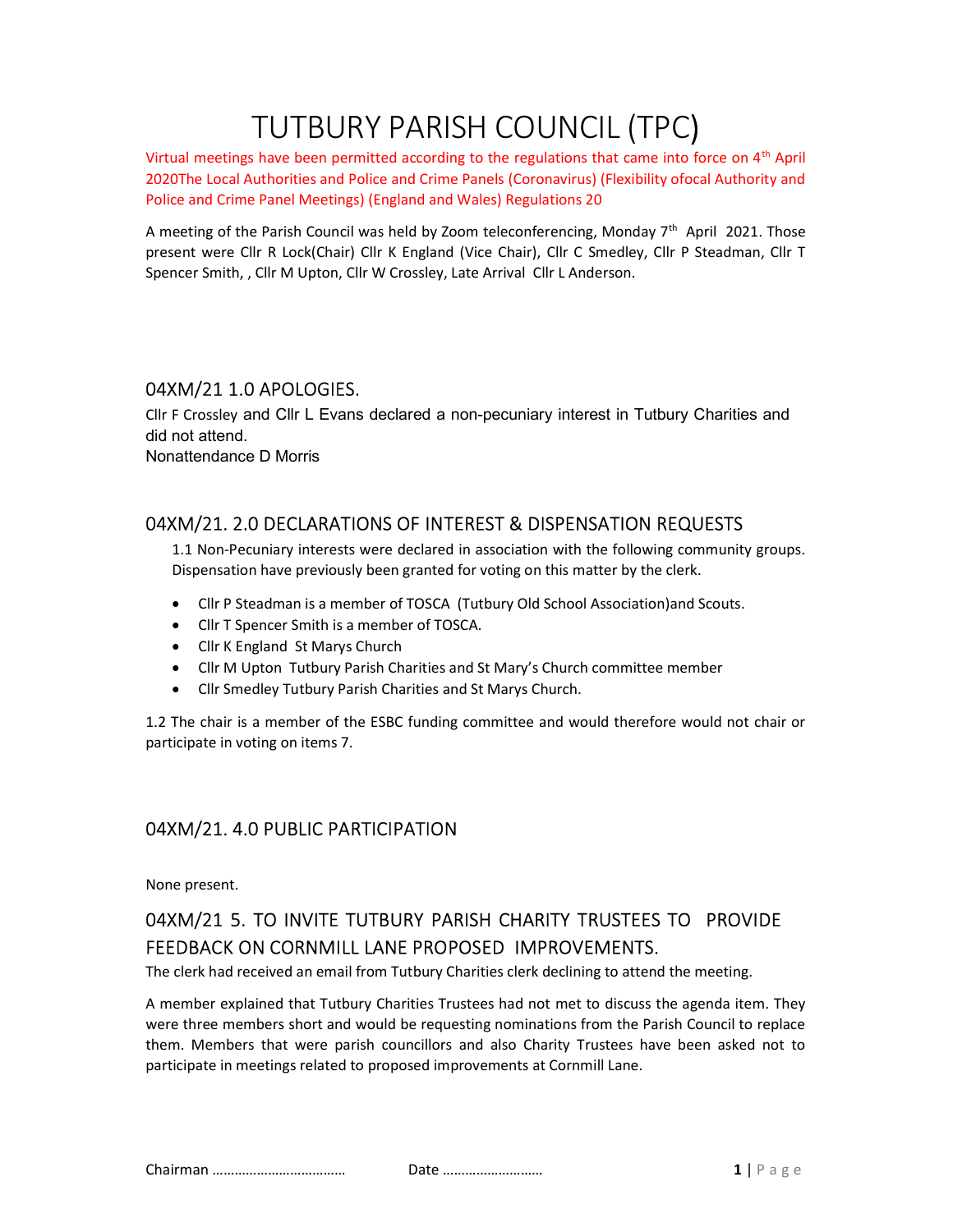Parish Council members speculated on the constitution procedures around the decision making within the Charity committee. However, with no formal representation from Tutbury Charities, the clerk will request an update from the Charities clerk following the Charities' Meeting due to take place on Saturday April 10<sup>th</sup>.

# 04XM/21 6.0 TO APPOINT A COUNCILLOR TO COMPILE AND SUBMIT A FUNDING BID FOR CORNMILL LANE IMPROVEMENTS INCLUDING A NEW COMMUNITY BUILDING AT CORNMILL LANE.

6.1 Members were hesitant to nominate a Cllr to submit a bid with no confirmation from the landowner (Tutbury Charities) that improvements could be made, However, Cllr Steadman agreed to write the bid if permission was granted to improve the facilities at Cornmill lane. Cllr England agreed to support Cllr Steadman in the process.

If applicable ,the grant bid would be ratified at a future council meeting.

#### Resolution

If the parish council resolved to submit a bid for the £250k Tutbury Fund. Cllrs voted in favour to nominate Cllr Steadman to write a bid on behalf of the Parish Council.

## 04XM/21 7.0 TO APPROVE A BUDGET ALLOCATION OF £500 FOR PROFESSIONAL FEES TO SUBMIT A GRANT APPLICATION FOR CORNMILL LANE IMPROVEMENTS INCLUDING A NEW COMMUNITY BUILDING AT CORNMILL LANE.

The Vice chair chaired this agenda item 7 due to the chair sitting on the ESBC funding committee.

7.1. Members of the working party explained that they had met with an architect who could produce initial plans and drawings for a new community building and improvements for the existing facilities. The initial cost would be £500 and if the bid was submitted to pre application process. Further professional fees would be in incurred once the funding had been secured.

A member questioned if three alternate quotes were sought. The clerk confirmed that other quotes had been requested but only one submission was received. One architect has submitted a quote for the initial plans of £500. If work was required after the initial feasibility work. This would be sent out to tender, and three quotes received. It was suggested that the proposal did not require a vote due to the amount being within the financial limit of the chair in the standing orders. However, due to the chair not participating in the process due to sitting on the funding committee the clerk called a meeting to ensure transparency of the work that the working party were doing, and to seek approval of the council to allocate the budget to the project.

A Members questioned if there was evidence of need for a new community building and who would use it. Working party Members clarified that without plans and a concept to offer the community to gauge interest in use was difficult, However, the architect had recommended a sports England

Chairman ……………………………… Date ……………………… 2 | P a g e